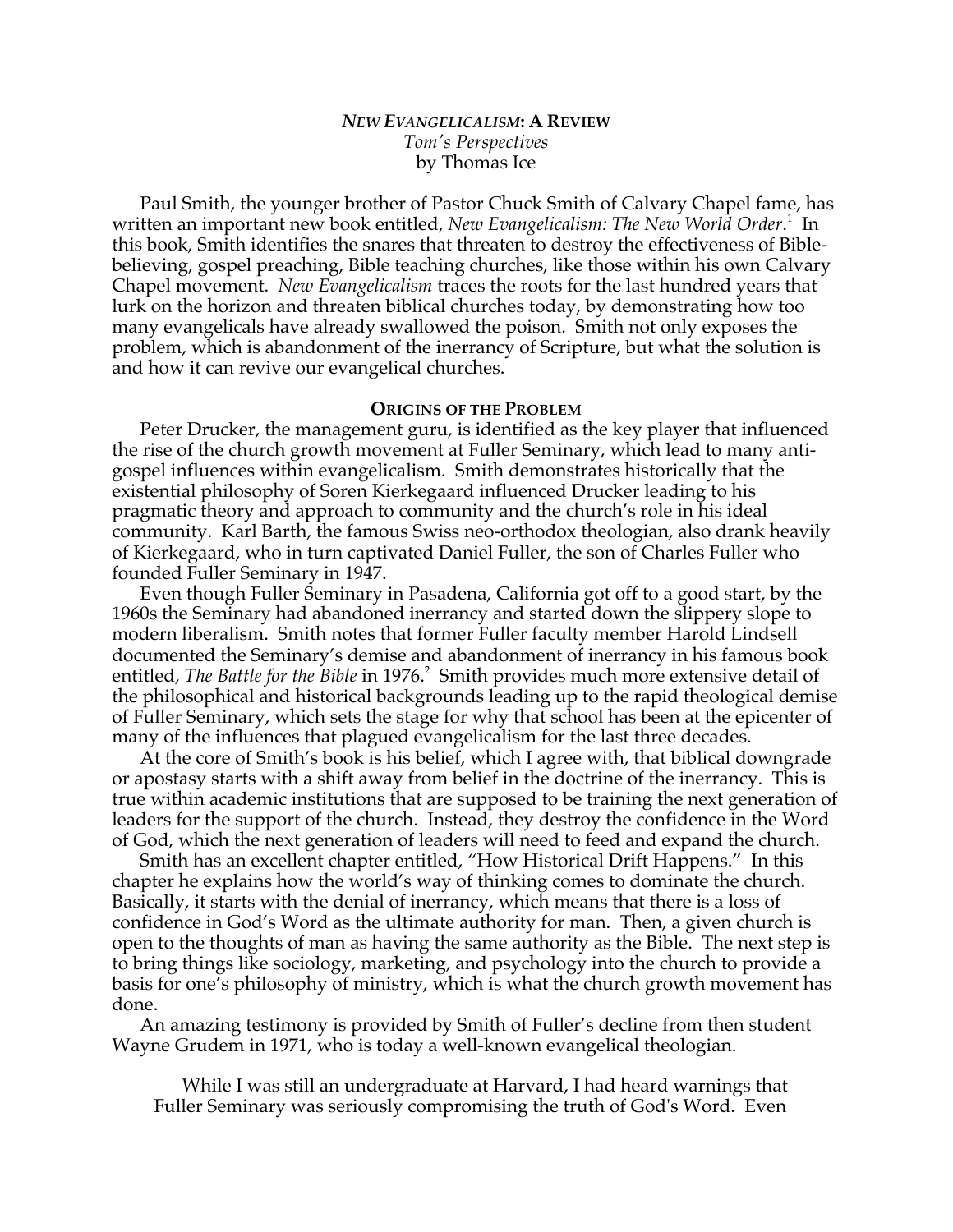though these warnings came from such respected sources as Francis Schaeffer, John Montgomery, and Christianity Today, I didn't believe them. Now I do.

Not one of my courses here has strengthened my confidence in the Bible. Even more distressing is an intellectual narrow-mindedness: I have not had one professor who teaches biblical inerrancy as a possible option. Students that I talk to are completely unacquainted with the great defenses of inerrancy made recently by men like E.J. Young, Ned Stonehouse, and Cornelius Van Til.

I am concerned for Fuller Seminary, bur I don't have any proposed solutions. The cards are all stacked in the direction of further concessions and compromise. Faculty members seem to think they are holding the only possible solution; those who thought otherwise have left the school. But as for myself, I want a seminary to make me a minister of God's Word, not its critic. I have no choice but to leave.<sup>3</sup>

#### **THE CHURCH GROWTH MOVEMENT**

In the 1960s Daniel Fuller, the founder's son, returned from Switzerland where he had studied at the University of Basel and was taken captive by the liberal theology of Karl Barth. Fuller brought that mentality back to his father's Seminary, which aided in its decline. The date in which Fuller Seminary officially abandoned inerrancy is identified as December 1962.<sup>4</sup> The downgrade of Fuller Seminary and their low view of the Bible was one of the factors that lead to the founding of their school of church growth, which employed pragmatic and often humanistic principles.

In 1971 C. Peter Wagner became a professor of Church Growth at Fuller. The emphasis upon the social sciences, not the Bible, was the focus of Wagner and others influenced by the "science" of church growth. "The way for many pastors to grow their churches was by using social programs,"<sup>5</sup> notes Smith. Wagner teamed with John Wimber to teach the mystical Signs and Wonders class that became very popular with Fuller students. Rick Warren of Saddleback Community Church in Orange County California got his Doctor of Ministry degree from the school of church growth and was deeply influenced by their thought. Combined with his mentor, the unbelieving sociologist Peter Drucker, and the latest from Fuller, Warren moves forward to become the most influential pastor in America.

### **AN UNHOLY MARRIAGE**

"Rick Warren credits the spectacular numerical growth of his Saddleback Church to his Purpose Driven model, an organizational and marketing strategy primarily inspired by Peter Drucker,"6 says Smith. Warren's model for growing a church is based upon Drucker's view of building a social community and has nothing to do with the gospel. Even though Warren uses the Bible, his philosophy of ministry is not taken from the Bible, but is derived from humanistic social theory as he admits. This explains why Warren is engaging in a global effort to further socialism, rather than a global effort to preach the gospel.

Out of the church growth movement of the last forty years has arisen the next progression down the slippery slope away from orthodoxy called the Emerging or Emergent Church movement. Warren and others support this movement. However, Paul Smith notes that his brother totally rejects it and has issued a Calvary Chapel position letter against this threat to biblical Christianity. Chuck Smith is critical of the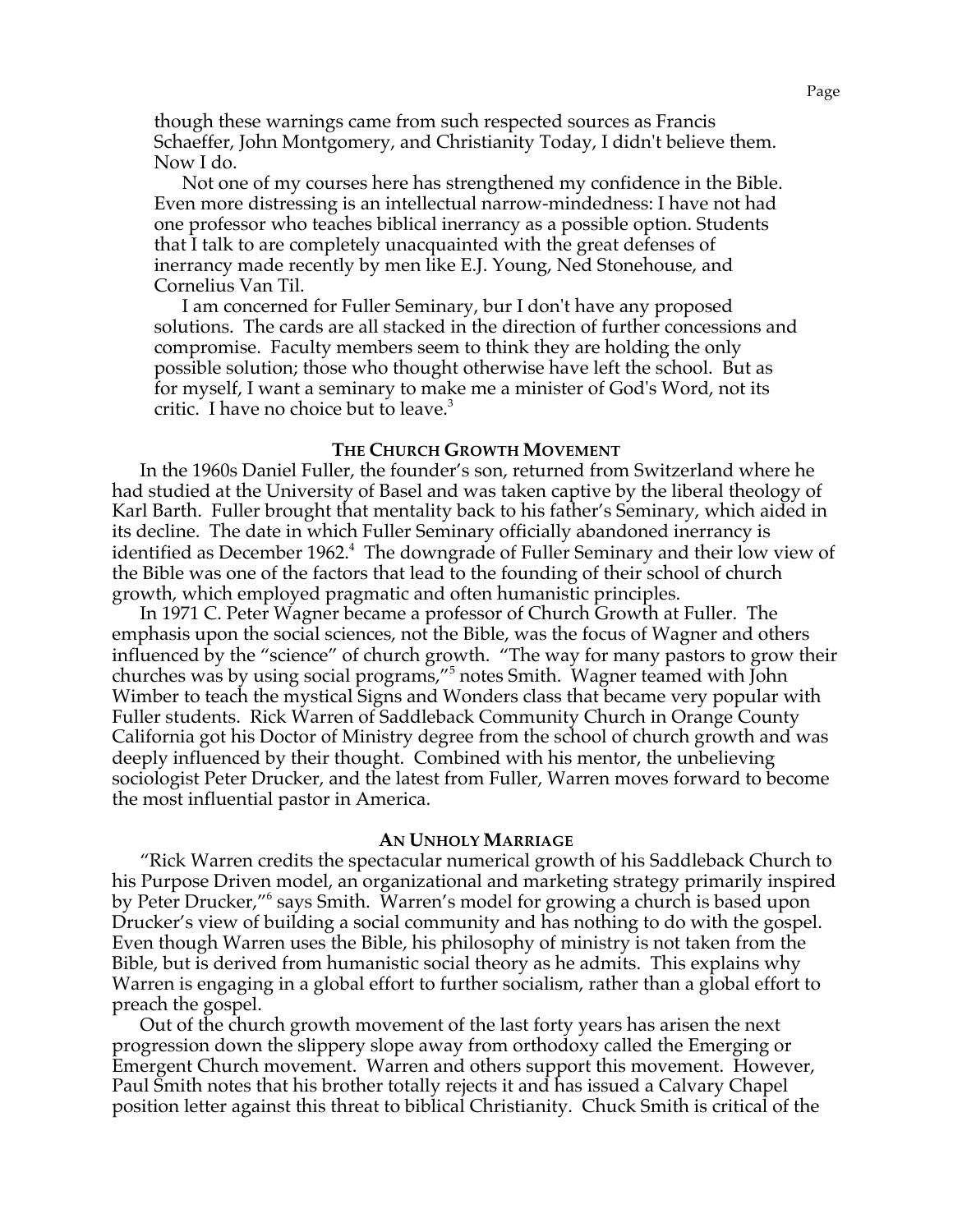Emergent movement and notes the following objections: "1. That Jesus is not the only way by which one might be saved. . . . 2. The soft peddling of hell . . . 3. We have difficulty in their touchy-feely relating to God, . . . 4. We have problems with the use of icons to give them a sense of God or the presence of God. . . . 5. We do not believe that we should seek to make sinners feel safe and comfortable in church. . . . 6. Should we seek to condone what God has condemned, such as the homosexual lifestyle? . . . 7. Should we look to Eastern religions with their practices of meditation through Yoga . . . 8. their challenging the final authority of the Scriptures. . . ." Pastor Chuck ends his letter with the following: "There are those who say that [the] Emergent Movement has some good points, but so does a porcupine. You are better off if you don't get too  $close!''$ 

# **CONCLUSION**

Paul Smith believes the slippery slope that too many evangelicals are on is setting the stage for globalism and the new world order, which will usher in the anti-Christ once the true church vacates planet earth via the rapture. There is no doubt in my mind that Smith is right on track. The final form of the apostasy within the false church will be some form of mysticism, which is exactly where the American evangelical church in steadily heading. Everything seems to be moving toward globalism, whether social, economic, political, or religious. Smith notes that even Rick Warren has a global PEACE Plan that he promotes. Promote Reconciliation, Equip Servant Leaders, Assist the Poor, Care for the Sick, and <u>E</u>ducate the Next Generation.<sup>8</sup> There are two e's in Warren's PEACE plan, but neither stands for evangelism, because the gospel is totally missing from his plan.

Smith does not just curse the darkness in his book, instead, throughout his discourse he tells believers what we should believe and be doing in contrast to the New Evangelicalism. Smith notes how the movement that he has been apart of for over forty years—the Calvary Chapel movement—was built, not on church growth principles and the planning of men, but upon the simple preaching and teaching of God's Word and His gospel, while relying upon the Holy Spirit to apply that Word to the heart of men, whether believer or unbeliever. When the Word of God is proclaimed, notes Smith, the Lord builds his church. Frankly, the Calvary Chapel movement (with thousands of churches worldwide) is likely having a greater impact globally for the cause of Christ than any other denomination or movement that I know of. This was not the product of human planning but the result of preaching God's inerrant Word while trusting in the Holy Spirit to open people's hearts. Maranatha!

## **ENDNOTES**

 <sup>1</sup> Paul Smith, *New Evangelicalism: The New World Order* (Costa Mesa, CA: Calvary Chapel Publishing, 2011), 215 pages.

<sup>2</sup> Harold Lindsell, *The Battle for the Bible* (Grand Rapids: Zondervan, 1976). Lindsell's follow-up book was

*The Bible in the Balance* (Grand Rapids: Zondervan, 1979).<br><sup>3</sup> Wayne Grudem, cited from the Billy Graham Center Archives, Wheaton, IL. Harold Lindsell Collection 192, Folder 6-20ff, Item 3, in Smith, *New Evangelicalism*, p. 74.<br><sup>4</sup> Smith, *New Evangelicalism*, p. 95.<br><sup>5</sup> Smith, *New Evangelicalism*, p. 108.<br>6 Smith, *New Evangelicalism*, p. 126.